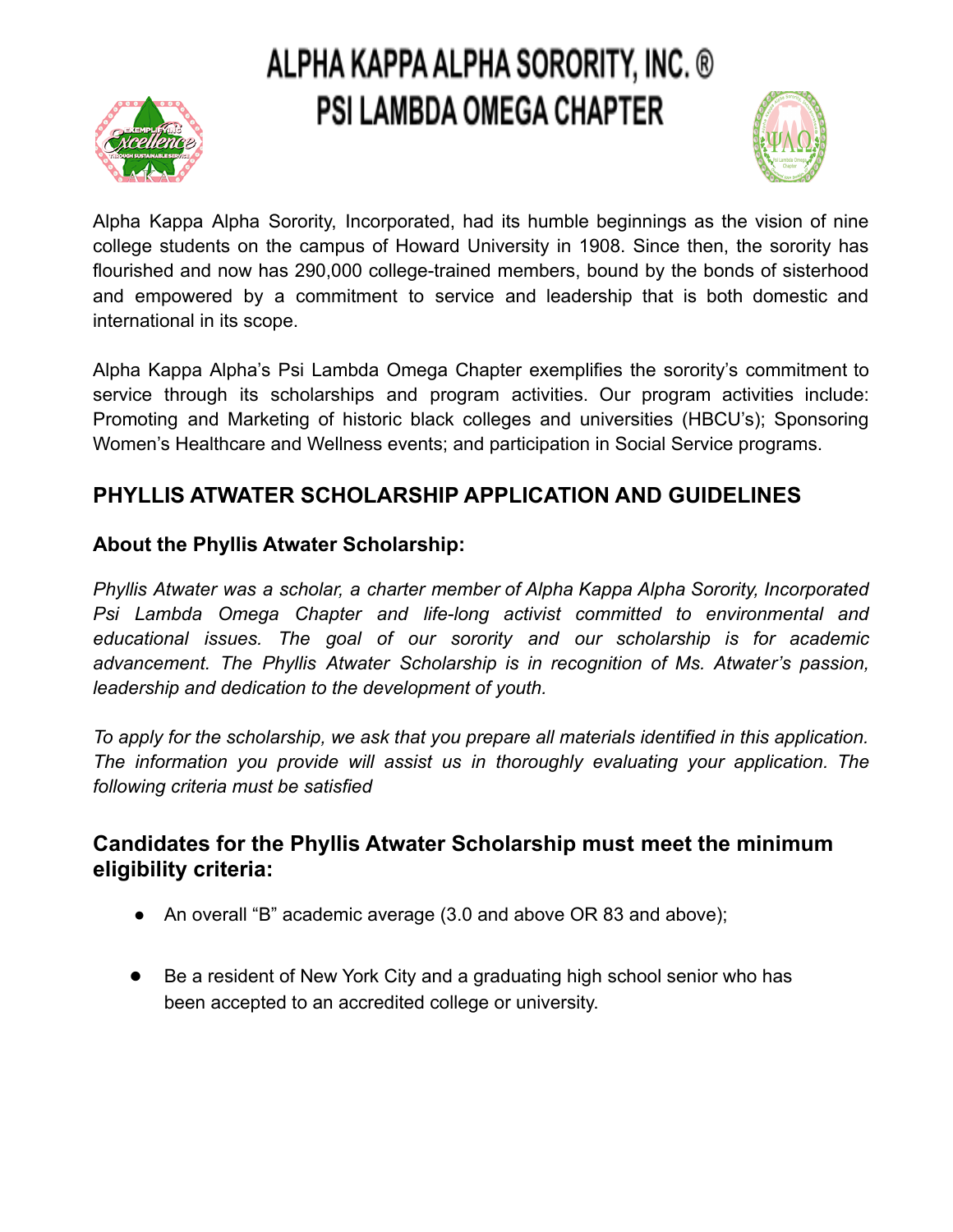

### **Candidates for the Phyllis Atwater Scholarship must in a 100 words or less, tell the committee about themselves:**

Some questions you may wish to address are as follows:

- What are your strengths?
- What are your interests or goals?
- What are you interested in pursuing in college?

### **Candidates for the Phyllis Atwater Scholarship must also complete an essay:**

### **TOPIC: Saving Our Environment is Necessary**

Environmental justice is defined as the fair treatment and meaningful involvement of all people regardless of race, color, national origin, or income, with respect to the development, implementation, and enforcement of environmental laws, regulations and policies. This goal will be achieved when everyone enjoys: 1) the same degree of protection from environmental and health hazards and equal access to the decision making process to have a healthy environment in which to live, learn and work.

In his article, *Fighting Environmental Racism*, Irwin Weintraub writes, "environmental racism can be defined as the intentional siting of hazardous waste sites, landfills, incinerators, and polluting industries in communities inhabited mainly by African-American, Hispanics, Native Americans, Asians, migrant farm workers, and the working poor. Minorities are particularly vulnerable because they are perceived as weak and passive citizens who will not fight back against the poisoning of their neighborhoods in fear that it may jeopardize jobs and economic survival."

You will consider important issues surrounding the environment, environmental justice and environmental racism

● Discuss a positive or negative impact an environmental issue has had on your

community; and what contributions you have made and/or plan to make to save the

environment.

● Please include your full name on each page of the essay. Essays should be no more

than 500 words, double-spaced, Arial, 12 point font size.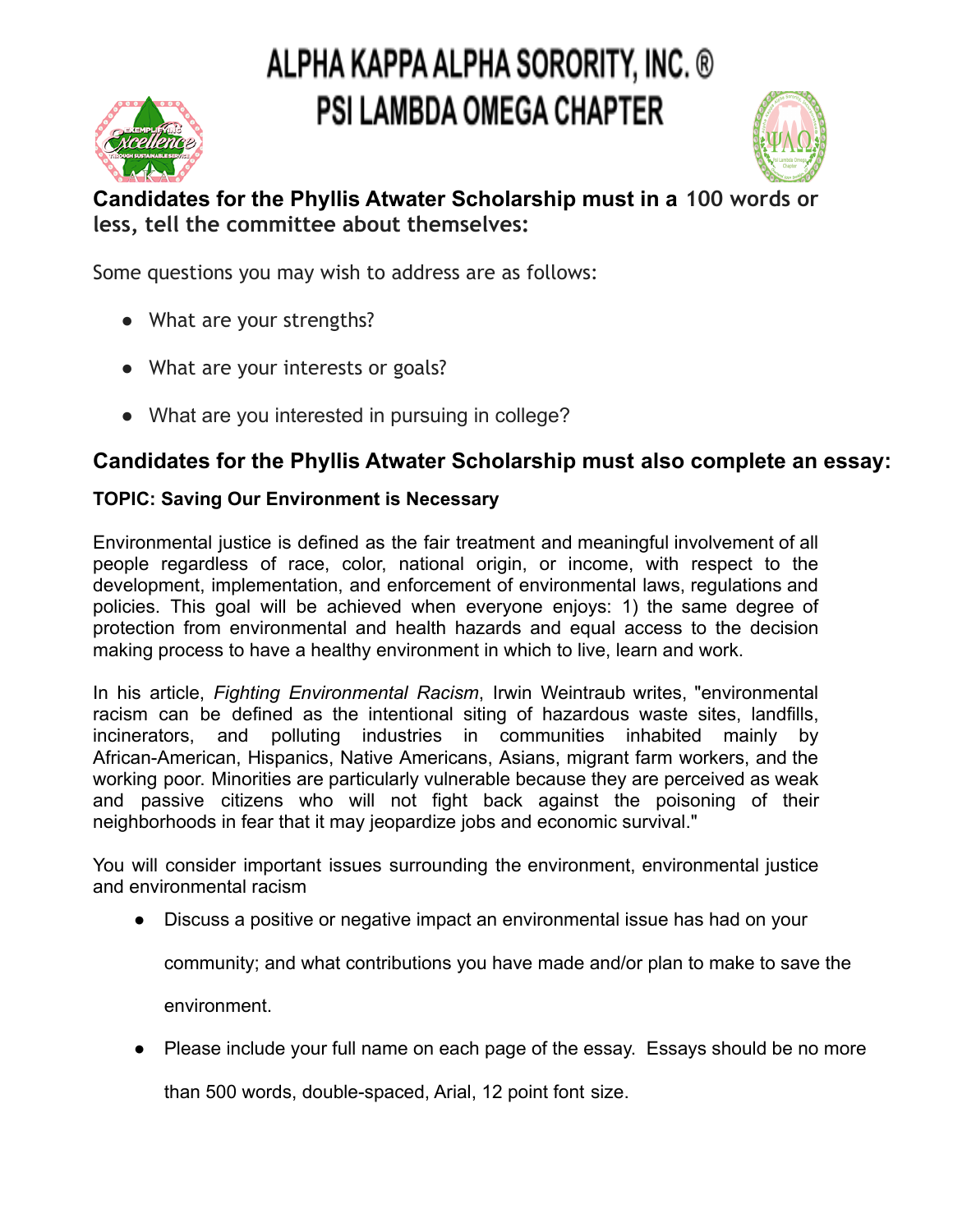



The scholarship recipient will be selected by the scholarship committee of Psi Lambda Omega Chapter. Candidates will be reviewed based on grade point average, residency, essay, and letters of recommendation.

#### **AWARD:**

The Phyllis Atwater Scholarship award is a one-time, non-renewable award of \$2,000. The award will be payable to the applicant or the chosen college or university.

**Application Package:** Only candidates who submit completed application packages by the deadline will be considered. Completed application packages include:

(1) The completed Phyllis Atwater Scholarship application form (Electronic signatures are acceptable);

(2) Essay 500 words or less, double-spaced, Arial, 12 point font size.

(3) A transcript; (Must be mailed to the address below)

(4) Two letters of recommendation – One of which must come from a teacher. **RECOMMENDATIONS FROM FAMILY MEMBERS WILL NOT BE CONSIDERED.**

(5) A completed checklist.

**Complete application packages MUST BE RECEIVED NO LATER THAN Thursday, July 15, 2021 either by:**

**Email: ploeafscholarshipcommittee@gmail.com**

**OR**

**Mail to:** Phyllis Atwater Scholarship, 442 Greene Avenue, Brooklyn, New York 11216 **Attn: Lauren Brown**

#### **How did you hear about the application?**

- \_\_ Online
- \_\_ Teacher
- \_\_ Friend
- Other (please specify)  $\Box$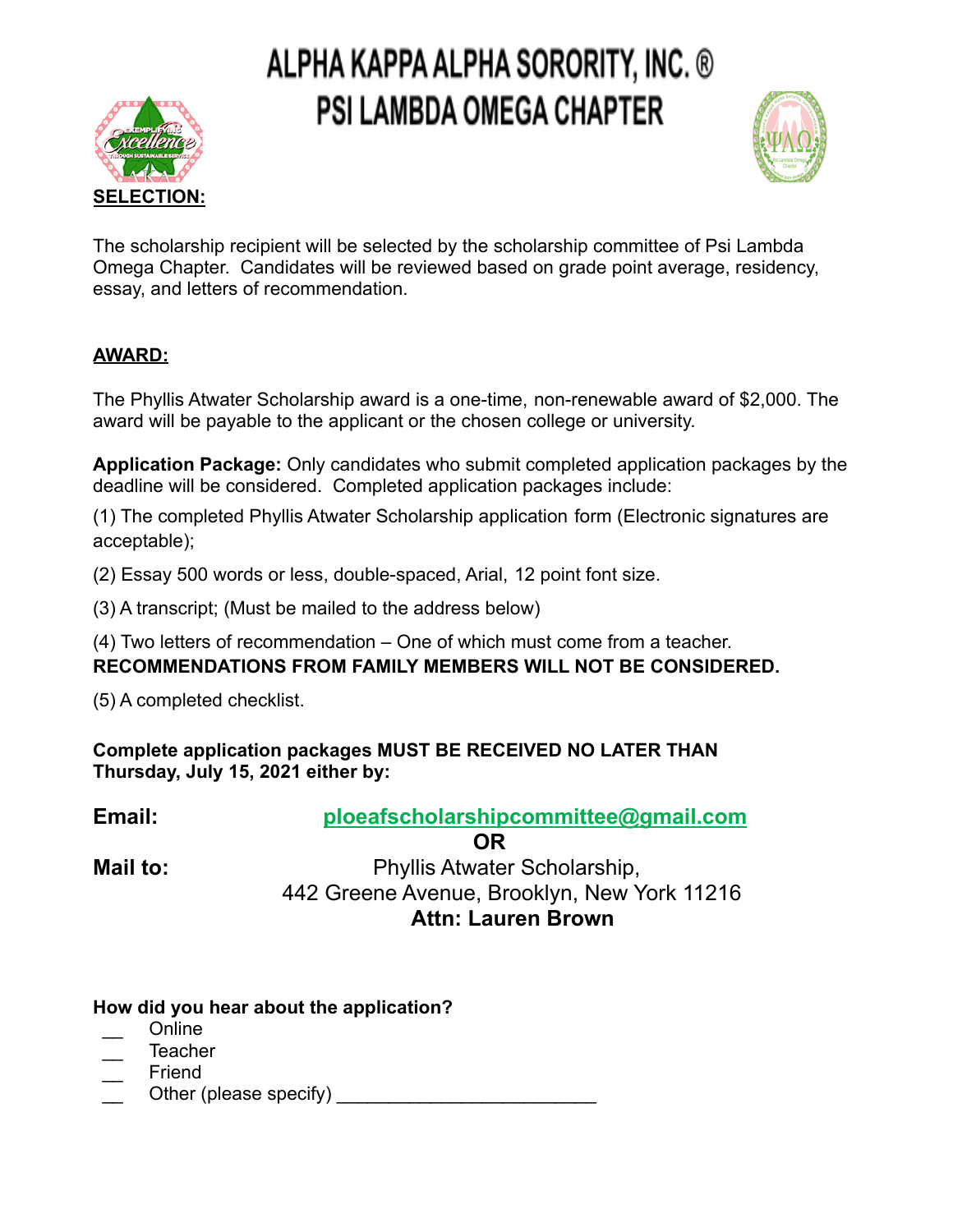



## **PHYLLIS ATWATER SCHOLARSHIP APPLICATION**

| <b>Applicant</b>             |                         |
|------------------------------|-------------------------|
| <b>Address</b>               |                         |
| E-mail address               |                         |
|                              |                         |
| <b>Parent/Legal Guardian</b> |                         |
| <b>Parent</b>                |                         |
|                              | Phone <b>Example 20</b> |
|                              |                         |
| <b>Parent</b>                |                         |
|                              |                         |
|                              |                         |
| <b>Legal Guardian</b>        |                         |
|                              |                         |
| E-mail address               |                         |
|                              |                         |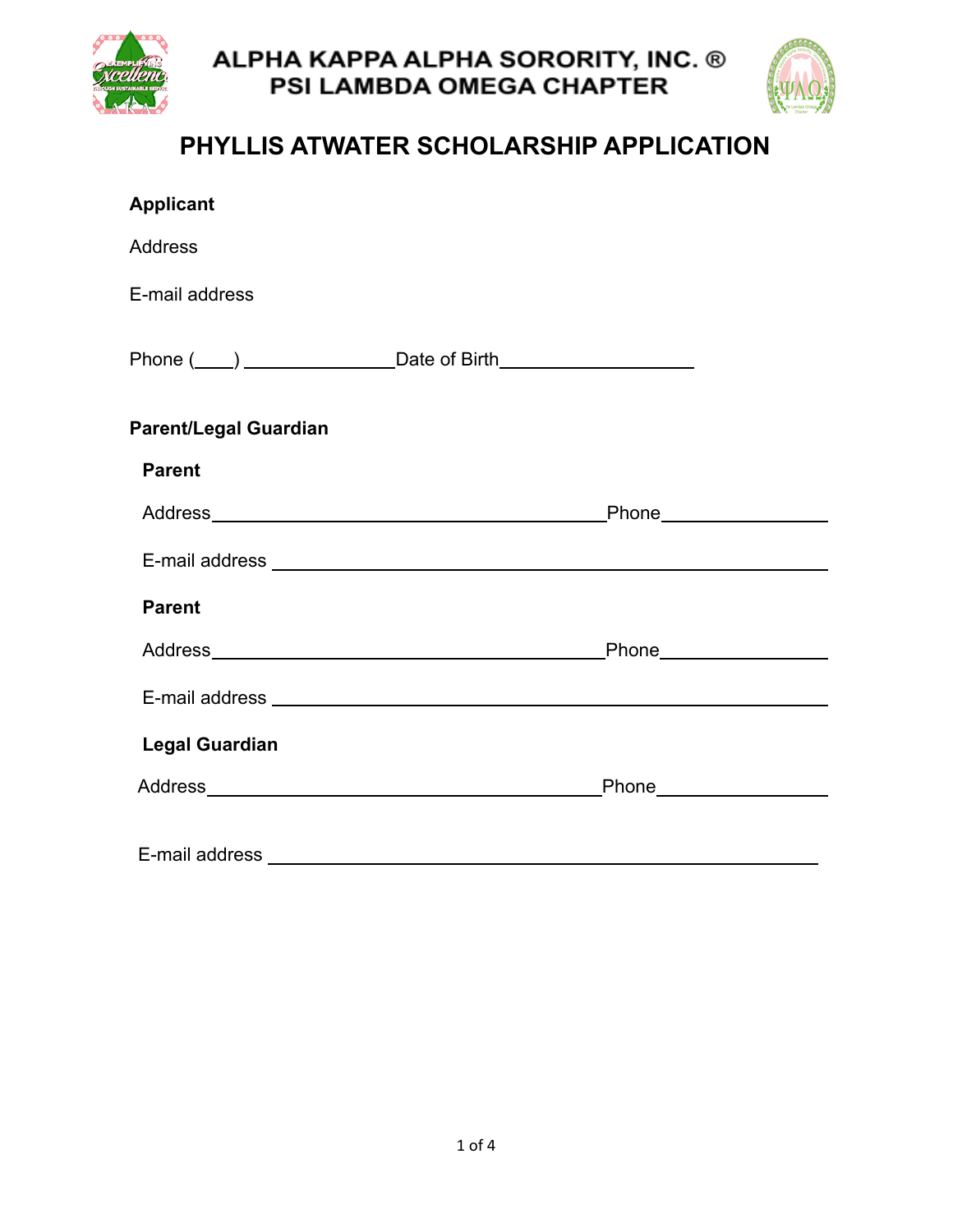



| Name High school currently attending/or recently graduated from: __________                                          |  |
|----------------------------------------------------------------------------------------------------------------------|--|
|                                                                                                                      |  |
| ,我们也不会有什么。""我们的人,我们也不会有什么?""我们的人,我们也不会有什么?""我们的人,我们也不会有什么?""我们的人,我们也不会有什么?""我们的人                                     |  |
| Email address: <u>contract and a series of the series of the series of the series of the series of the series of</u> |  |
|                                                                                                                      |  |

Extracurricular activities in which you are presently or have been active (include years):

1. School Activities:

2. Community Activities:

3. Offices Held and Honors Received: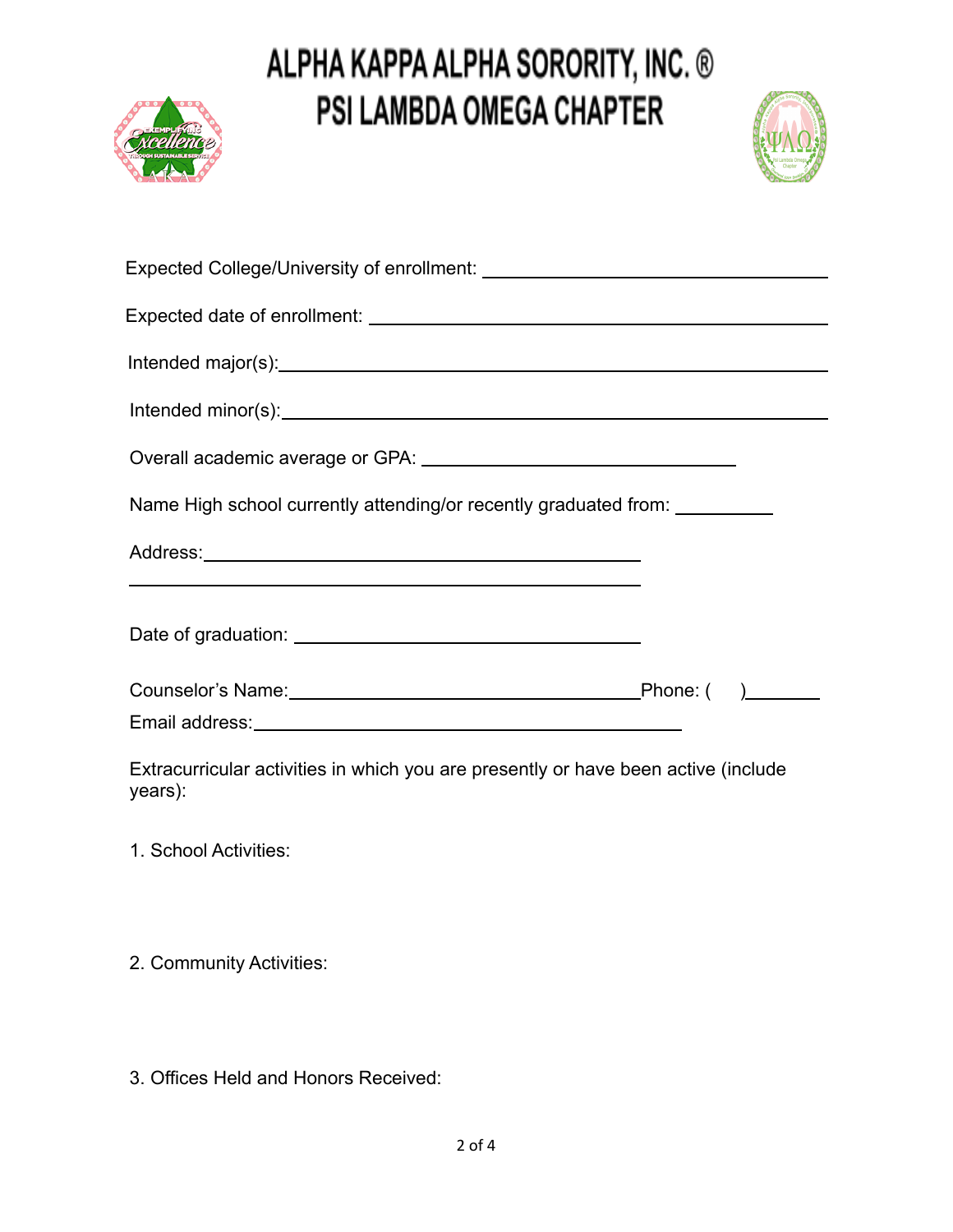



#### **Recommendations:** Please provide the names, addresses and telephone numbers of two recommenders.

| <b>Recommendation (1)</b>                                                                                            |
|----------------------------------------------------------------------------------------------------------------------|
|                                                                                                                      |
| <b>Address</b>                                                                                                       |
|                                                                                                                      |
| E-mail address                                                                                                       |
| Relationship to Applicant                                                                                            |
| <b>Recommendation (2)</b>                                                                                            |
| Name                                                                                                                 |
| <b>Address</b>                                                                                                       |
|                                                                                                                      |
|                                                                                                                      |
|                                                                                                                      |
| I hereby state that the information contained in this application is true and<br>correct to the best of my knowledge |
| <b>Applicant Signature</b><br>Date                                                                                   |

Parent/Guardian Signature **Date** Date

 $\_$